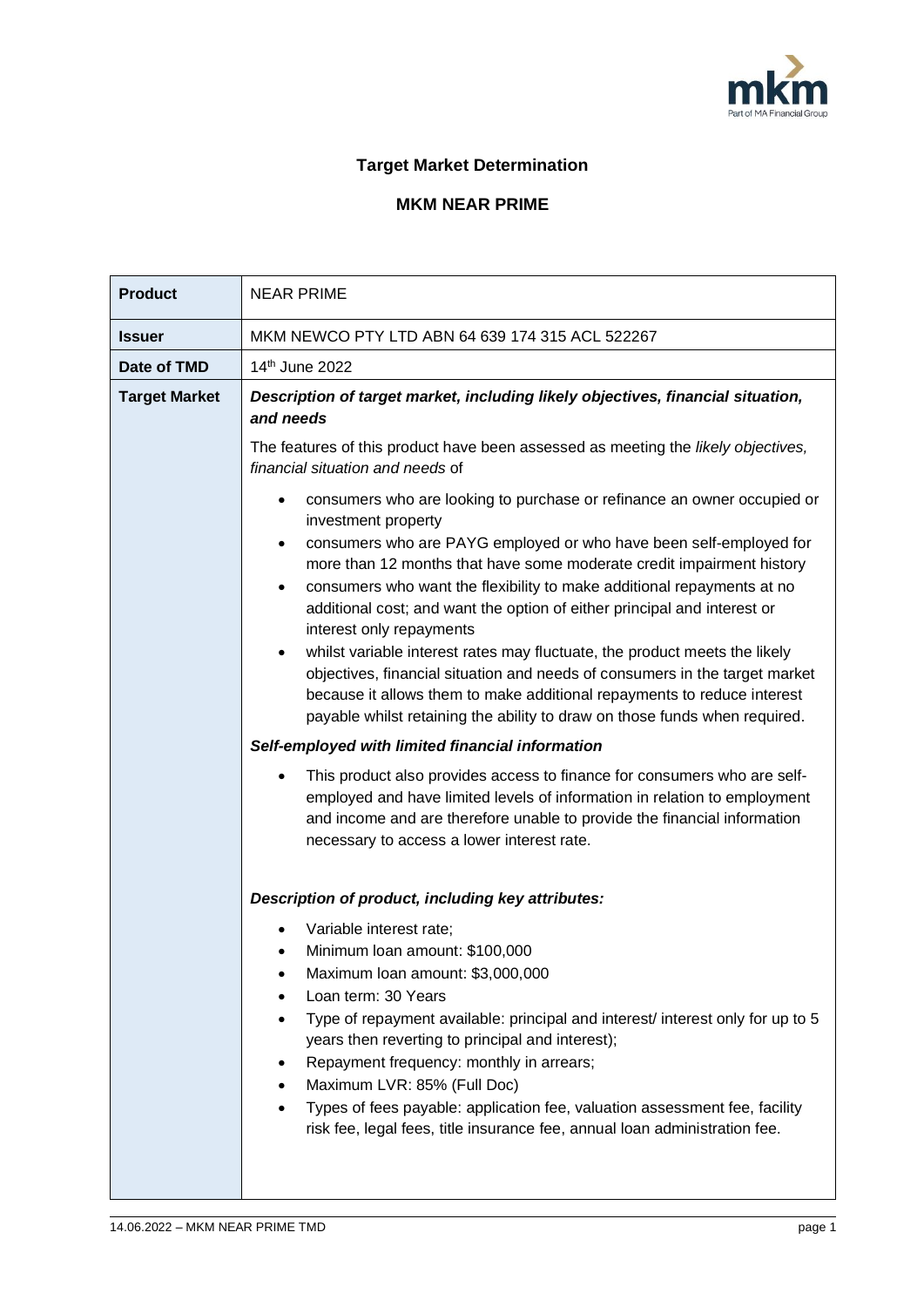

|                                                                                      | Classes of consumers for whom the product may be unsuitable                                                                                                                                                                                                                                                                                                                                                                                                                                                                   |  |  |  |  |
|--------------------------------------------------------------------------------------|-------------------------------------------------------------------------------------------------------------------------------------------------------------------------------------------------------------------------------------------------------------------------------------------------------------------------------------------------------------------------------------------------------------------------------------------------------------------------------------------------------------------------------|--|--|--|--|
|                                                                                      | This product may not suitable for consumers who:                                                                                                                                                                                                                                                                                                                                                                                                                                                                              |  |  |  |  |
|                                                                                      | do not meet the eligibility requirements;<br>$\bullet$<br>are seeking the certainty of fixed repayments over the term of the loan;<br>$\bullet$<br>are seeking an offset account<br>$\bullet$<br>require a loan for construction purposes                                                                                                                                                                                                                                                                                     |  |  |  |  |
| <b>Distribution</b><br><b>Conditions</b>                                             | <b>Distribution conditions</b>                                                                                                                                                                                                                                                                                                                                                                                                                                                                                                |  |  |  |  |
|                                                                                      | The following distribution channel and conditions have been assessed as being<br>appropriate to direct the distribution of the product to the target market:                                                                                                                                                                                                                                                                                                                                                                  |  |  |  |  |
|                                                                                      | Third party distributors - Mortgage Brokers subject to Best Interests Duty<br>(BID) and related obligations                                                                                                                                                                                                                                                                                                                                                                                                                   |  |  |  |  |
|                                                                                      | The distribution channels and conditions are appropriate because:                                                                                                                                                                                                                                                                                                                                                                                                                                                             |  |  |  |  |
|                                                                                      | our distributors have been adequately trained to understand their DDO<br>$\bullet$<br>obligations;                                                                                                                                                                                                                                                                                                                                                                                                                            |  |  |  |  |
|                                                                                      | all applications submitted by mortgage brokers must comply with our<br>$\bullet$<br>policies and procedures, including meeting the eligibility requirements for<br>the loan;                                                                                                                                                                                                                                                                                                                                                  |  |  |  |  |
|                                                                                      | mortgage brokers must be appropriately authorised; and<br>$\bullet$<br>mortgage brokers are subject to a higher duty under BID to ensure that the<br>$\bullet$<br>product is in the best interests of the particular consumer.                                                                                                                                                                                                                                                                                                |  |  |  |  |
| <b>Review</b><br><b>Triggers</b>                                                     | The review triggers that would reasonably suggest that the TMD is no longer<br>appropriate include:                                                                                                                                                                                                                                                                                                                                                                                                                           |  |  |  |  |
|                                                                                      | A significant dealing of the product to consumers outside the target market<br>occurs;<br>A significant number of complaints are received from customers in relation<br>to their purchase or use of the product;<br>There is a material change to the product or the terms and conditions of the<br>٠<br>product occurs which would cause the TMD to no longer be appropriate;<br>There are material changes to regulatory environment;<br>٠<br>There are high rates of default; and<br>٠<br>There are high rates of hardship |  |  |  |  |
| <b>Review Periods</b>                                                                | Review date: 14th June 2022                                                                                                                                                                                                                                                                                                                                                                                                                                                                                                   |  |  |  |  |
|                                                                                      | <b>Periodic reviews:</b> Every twelve months                                                                                                                                                                                                                                                                                                                                                                                                                                                                                  |  |  |  |  |
|                                                                                      | <b>Trigger reviews:</b> review to be completed within 10 business days of the<br>identification of a trigger event                                                                                                                                                                                                                                                                                                                                                                                                            |  |  |  |  |
| <b>Distribution</b><br><b>Information</b><br><b>Reporting</b><br><b>Requirements</b> | The following information must be provided to MKM NEWCO PTY LTD ABN 64 639<br>174 315 ACL 522267 by distributors who engage in retail product distribution<br>conduct in relation to this product:                                                                                                                                                                                                                                                                                                                            |  |  |  |  |